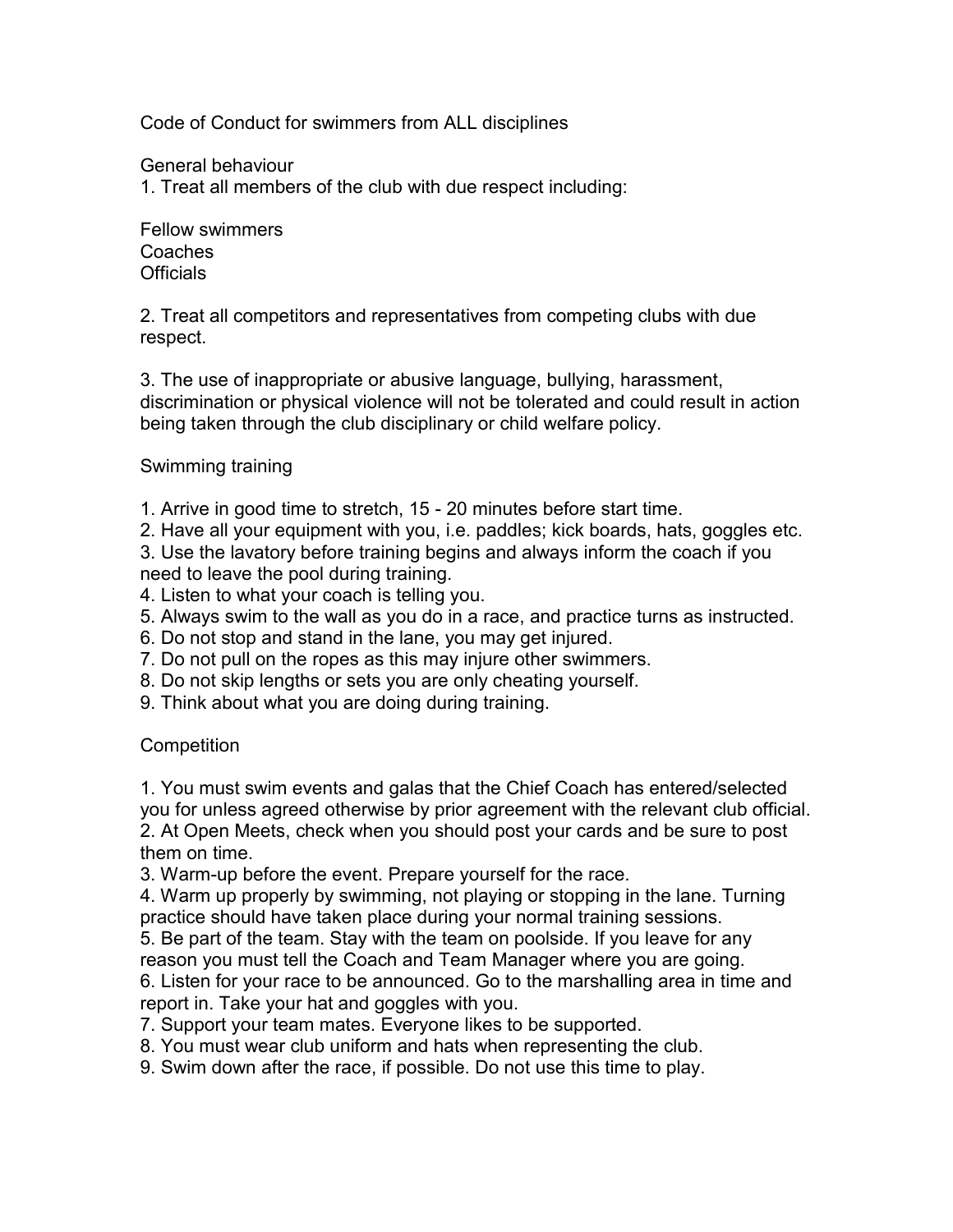10. After your race report to the coach, not your parents. Receive feedback on your race and splits.

Code of Conduct for parents

68 Wavepower 2009 - 2011 (May 09)

Parents are expected to:

1. Complete and return the Health and Consent form as requested by the club and detail any health concerns relevant to the child on the consent form. Any changes in the state of the child's health should be reported to the coach prior to coaching sessions. And ensure the club has up to date contact details for you and any alternative person.

2. Deliver and collect the child punctually to and from coaching sessions/swim meets. Please inform a member of the committee or coaching staff if there is an unavoidable problem. If the club changes your child's lane and changing times, please remember the change is to provide appropriate levels of training and enable your child to progress and should be facilitated and encouraged at all times.

3. Ensure your child is properly and adequately attired for the training session/events including all required equipment, i.e.hats, goggles etc.

4. Inform the coach/WO before a session if your child is to be collected early from a coaching session/meet and if so by whom.

5. Encourage their child to obey rules and teach them that they can only do their best.

6. Behave responsibly as a spectator at training/meets and treat swimmers, coaches, committee members and parents of yours and other clubs with due respect meeting the ASA commitment to equality, diversity and inclusion.

7. Ensure they do not use inappropriate language within the club environment.

8. Show appreciation and support your child and all the team members.

9. Ensure your child's needs are met in terms of nutritional needs and listen to advice given from the club coach/nutritionist.

10. Support the club coach and committee appropriately and raise any concerns you have in an appropriate manner. Details of the club W/O can be found on 11. Do not enter poolside unless requested to do so or in an emergency. If you

wish to have a discussion with the coach check with the club Welfare Officer how this can be arranged.

12. Most of all help your child enjoy the sport and achieve to the best of their ability.

The club will undertake to:

a. Inform you at once if your child is ill and ensure their wellbeing until you are able to collect him/her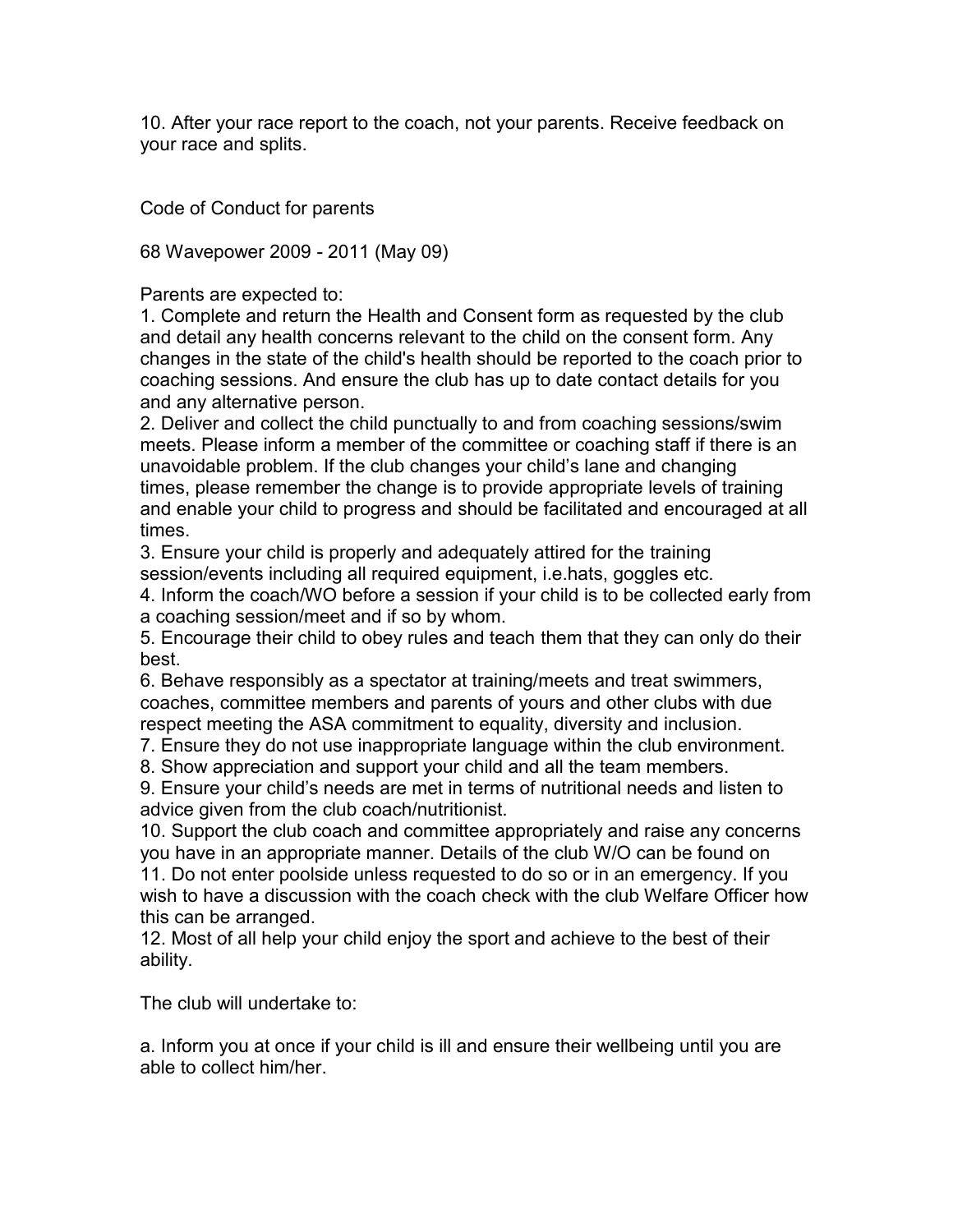b. Ensure good child protection guidelines are followed at all times to keep your child safe.

c. Ensure all activities are properly supervised/taught/coached and consent is obtained for any activity outside of that previously agreed.

The parent has a right to:

a. Make a complaint to the club if they feel the club or a member of the club is not acting appropriate to ASA/club laws and rules. Details of how to do this can be obtained from the club Welfare Officer.

b. Make a complaint on behalf of their child to the ASA.

Any misdemeanors and breach of this code of conduct will be dealt with by the club.

Code of Conduct for swimming coaches and teachers

Wavepower 2009 - 2011 (May 09) 69

This Code is an extension to the ASA Code of Ethics. Both should be followed. The Teacher/Coach must:

• Put the well-being, health and safety of members above all considerations including developing performance.

• At all times adhere to the ASA Code of Ethics, Rules and Laws.

• At all times adhere to the ASA Child Safeguarding Policy and Procedures.

• Consistently display high standards of behaviour and appearance.

• Treat all swimmers with respect and dignity, value their worth and treat everyone equally, recognising their needs and abilities within the context of their sport.

• Develop an appropriate working relationship with swimmers based on mutual trust and respect.

• Meet the ASA commitment to equality, diversity and inclusion.

• Always place the well-being, health and safety of swimmers above all other consideration including developing performance.

• Always ensure that all teaching, coaching and competition programmes are appropriate for the age, ability and experience of the individual swimmer.

• Always identify and meet the needs of the individual swimmer as well the needs of the team/squad.

• Be fair and equal in team and training squad selection.

• Never exert undue influence to obtain personal benefit or reward. In particular, coaches must not use their position to establish or pursue a sexual or improper relationship with an athlete or someone close to them.

• Encourage and guide swimmers to accept responsibility for their own behaviour and performance.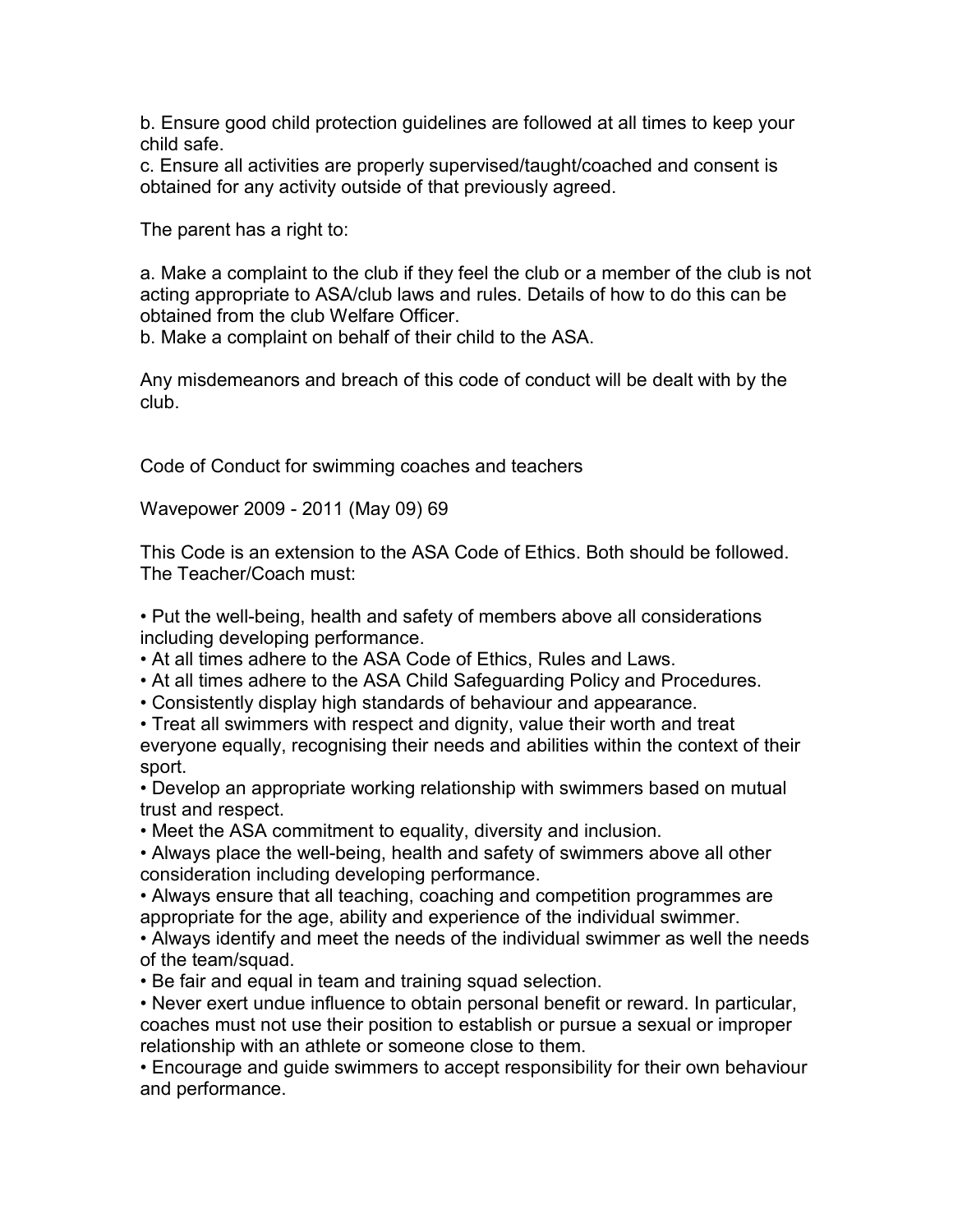• Continue to seek and maintain their own professional development in all areas in relation to coaching and teaching children.

• Treat all information of a personal nature about individual swimmers as confidential, except in circumstances where to do so will allow the child to be placed at risk of harm or continue to be at risk of harm.

• Encourage all swimmers to obey the spirit of the rules and laws both in and out of the pool.

• Co-operate fully with other specialists (e.g. other coaches, officials, sport scientists, doctors, and physiotherapists) in the best interests of the swimmer.

• Never encourage or condone swimmers, volunteers, officials or parents to

violate the rules of the club or the sport and report any violations appropriately. • Observe the authority and the decision of the officials and only question those decisions in the appropriate manner.

• Treat all competitors and other club teams with respect, whether that is in victory or defeat and encourage all team members and fellow club members to do the same.

• Refer all concerns of a child safeguarding nature in line with the club/ASA safeguarding children policy.

Equality, Diversity and Inclusion

1. The ASA and British Swimming have committed themselves to tackling forms of discrimination and to strive to become inclusive of all those who want to participate in swimming (as competitors, officials, coaches and administrators) irrespective of their race, gender, disability, age, sexual orientation and faith and ability.

2. This code of conduct includes the Association's commitment to address equality, diversity and inclusion in swimming.

To this end the Association will not tolerate:

a. Discrimination on the grounds set out in 1 above.

b. Harassment.

c. Bullying.

d. Abusive or insensitive language.

e. Inappropriate behaviour detrimental to any individuals or groups of individuals.

3. The ASA and British Swimming are governed by UK law and will seek to ensure that its participants are committed to addressing its responsibilities under the sex discrimination Act 1975, Race Relations Act 1976, Race Relations (Amendment) Act 2000, Equal Pay Act 1970, Disability Discrimination Act 1995, Human Rights Act 1998, Disability Discrimination Act (Amendment) 2005, Equality Act 2006.

4. Committees, Officials and Volunteers in all aquatic disciplines must address this responsibility to support equality, diversity and inclusion in our sport.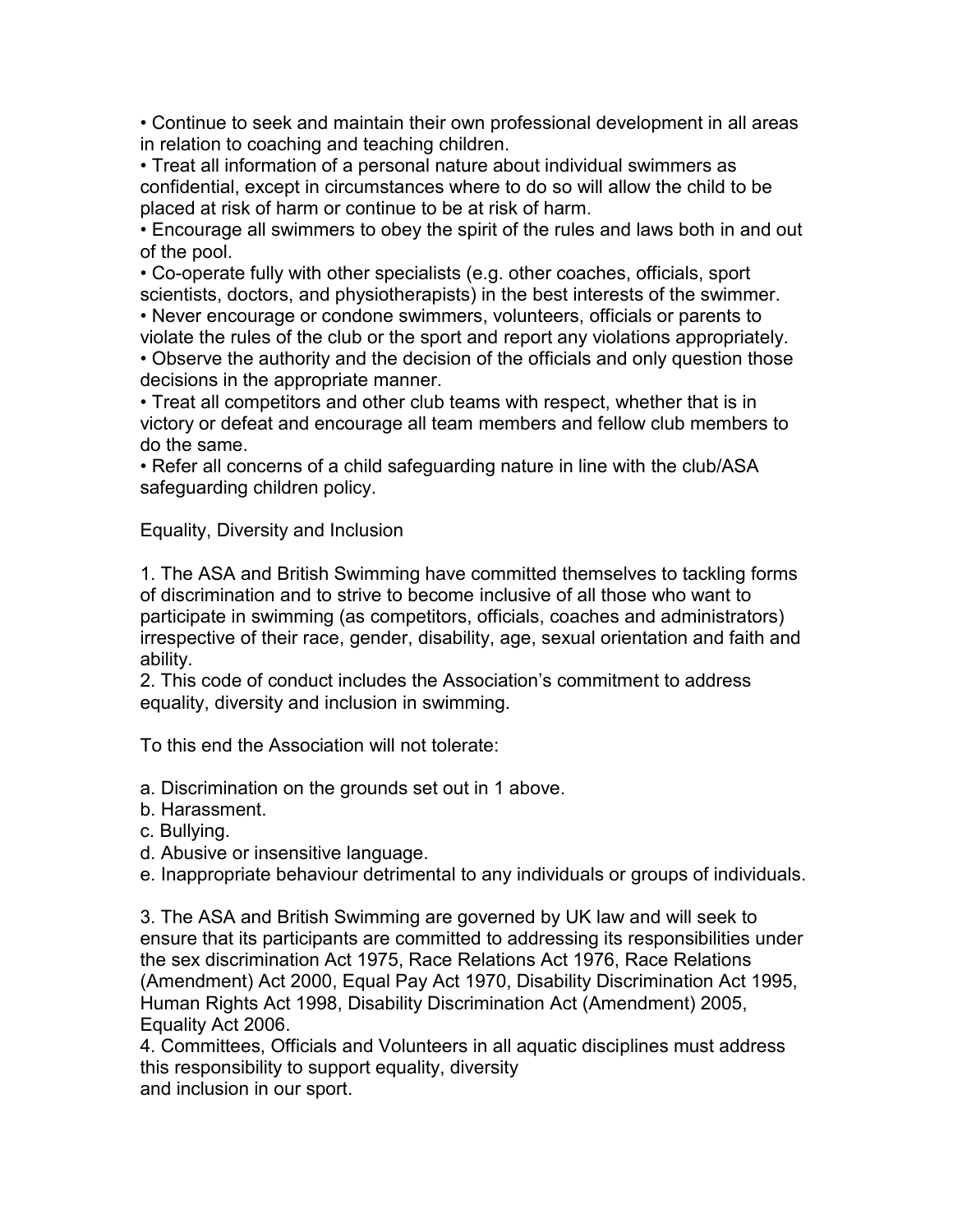Code of Conduct for those committee members, officials and volunteers who work directly with children in the Swimming Club

70 Wavepower 2009 - 2011 (May 09)

• At all times adhere to the ASA Code of Ethics, Rules and Laws.

• At all times adhere to the ASA Child Safeguarding Policy and Procedures.

• Adhere fully to the role and job description as outlined by the club and never use that role to gain favour for yourself or any individual swimmer.

• Consistently display high standards of behaviour and appearance.

• Treat all swimmers with respect and dignity, value their worth and treat everyone equally recognising their needs and ability within the context of the sport.

• Encourage and guide swimmers to accept responsibility for their own behaviour and performance.

• Continue to seek and maintain your own development in line with your role and complete a Safeguarding Children in Sport course, if appropriate to your role.

• Meet the ASA's commitment to Equality, Diversity and Inclusion.

• Treat all information of a personal nature about individual swimmers as confidential, except in circumstances where to do so will allow the child to be placed at risk of harm or continue to be at risk of harm.

• Encourage all swimmers to obey the spirit of the rules and laws both in and out of the pool.

• Never encourage or condone swimmers, volunteers, officials or parents to violate the rules of the club or the sports and report any violations appropriately.

• Observe the authority and the decision of the officials and only question those decisions in the appropriate manner.

• Treat all competitors and other club teams with respect, whether that is in victory or defeat and encourage all team members and fellow club members to do the same.

• Refer all concerns of a child safeguarding nature in line with the club/ASA safeguarding children policy.

Equality, diversity and inclusion

1. The ASA and British Swimming have committed themselves to tackling forms of discrimination and to strive to become inclusive of all those who want to participate in swimming (as competitors, officials, coaches and administrators) irrespective of their race, gender, disability, age, sexual orientation and faith and ability.

2. This code of conduct includes the Association's commitment to address equality, diversity and inclusion in swimming. To this end the Association will not tolerate:

a. Discrimination on the grounds set out in 1 above.

b. Harassment.